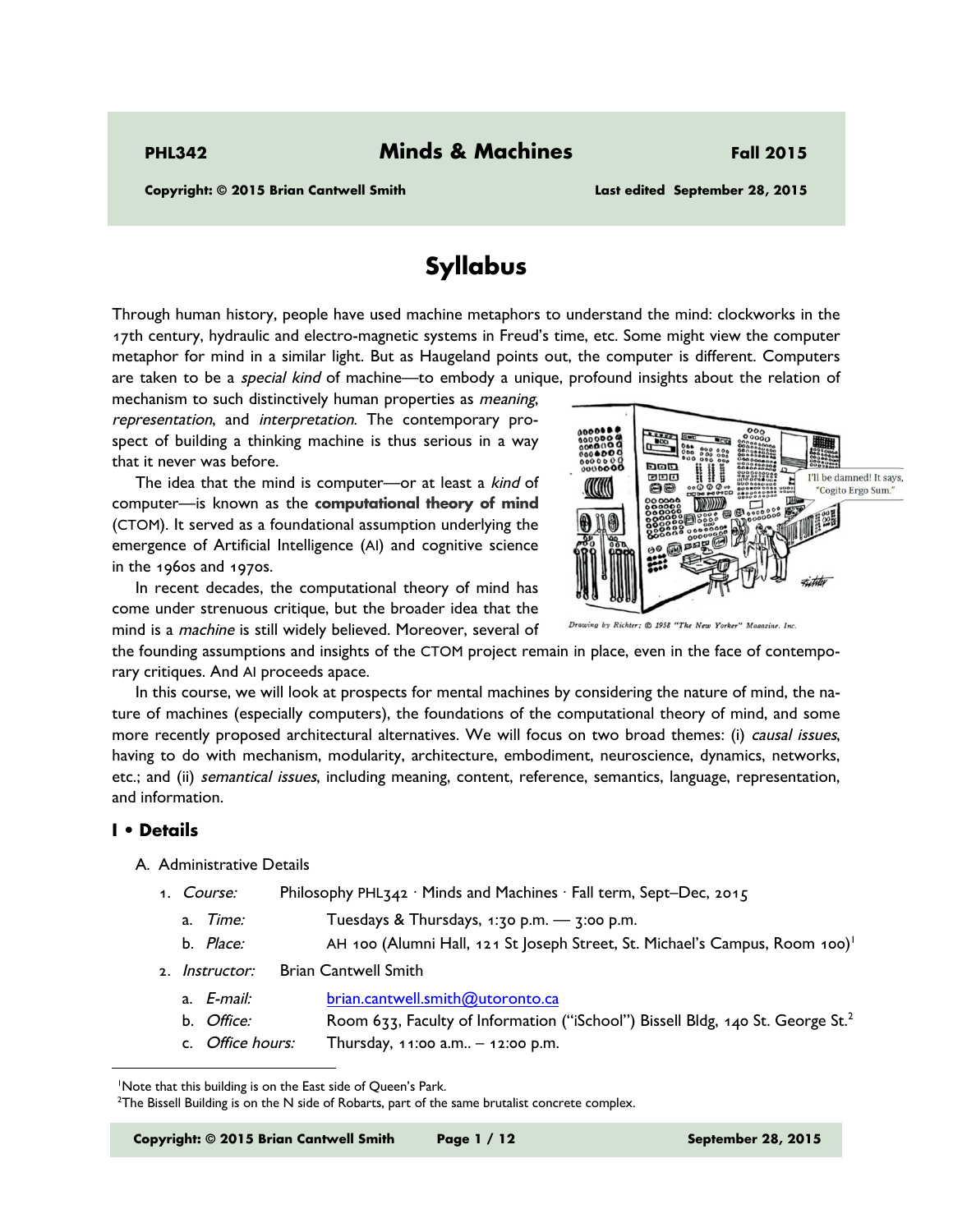- 3. Teaching assistants
	- a. Name: Damian Melamedoff **Robbie Matyasi**
	- b. *E-mail:* damian.melamedoff@mail.utoronto.ca robbie.matyasi@mail.utoronto.ca
	- c. Office:  $\vert$ ackman Humanities JHB419<sup>3</sup>
	- d. *Office hours:* Noon 1:00 p.m., Monday 2:00 3:00 p.m., Wednesday
- 4. Resources: On the course Blackboard site
- B. Texts: There are three forms of reading for this course:
	- 1. **Texts:** There are two textbooks, of which sections will be assigned (only the assigned sections will technically be designated as "required," and thus considered fair game for inclusion on the final exam—though I encourage you to read both whole books).
		- a. Walmsley, Joel, Mind & Machine, Palgrave Macmillan, 2012.<sup>4</sup>
		- b. Haugeland, John, Artificial Intelligence: The Very Idea, Bradford Books / MIT Press, 1989.
	- 2. **Slides:** Slides for each week's lectures will be placed on the Blackboard web site. Unless explicitly noted, all material in these slides will be considered part of the course (and thus a legitimate basis for questions on the exam), whether or not we have time to go over it in class.

Notes that the slides are intended to serve as a scaffolding for, and reminder of, class discussion. They are not intended to be self-explanatory, nor will they contain all details for which you will be responsible. Note, too, that there will be considerable material on the slides that is not covered in the textbooks. So come to class!

3. **Readings:** In addition to the texts and lecture slides, a substantial collection of (~150) papers have been posted on the Blackboard site. Some of these are classic papers (such as Descartes' Meditations and Turing's 1950 "Computing Machinery and Intelligence"); others are contemporary commentary or discussion of relevant issues. As indicated in the class schedule reading list (below), some of these papers are "required," and will be assumed for purposes of the final exam, whether or not explicitly discussed in class. Others, marked "secondary," are suggested as additional reading on particular topics, which will be helpful as source materials for purposes of writing papers. But there are many other papers as well—feel free to explore this resource as you please.

## **II • Assignments**

-

PHL<sub>342</sub> has been identified as a "Writing for Research" (W<sub>4</sub>R) course by the Philosophy Dept. The structure of the papers, feedback, grading, etc., are thus set by the department, in line with the expectations of all such courses. (Content is of course specific to PHL342.)

A. Assignments: Two versions (draft and final) of two papers, plus a final exam, evaluated as follows:

- 1. Paper #1: 30% (15% draft version; 15% final version)
- 2. Paper #2: 40% (20% draft version; 20% final version)
- 3. Final exam: 30%
- B. Grading: Papers will be graded based on criteria of clarity, originality, depth, insightfulness, relevance, scholarship, and expressive power.

**Copyright: © 2015 Brian Cantwell Smith Page 2 / 12 September 28, 2015** 

Jackman Humanities JHB4193

 $^{3}$ The "Conversation Lab," 4<sup>th</sup> floor, across from the elevator, Jackman Humanities Bldg., NW corner of Bloor and St. George.<br><sup>4</sup>loel received his PhD in philosophy at the University of Toronto in 2005 under my supervi <sup>4</sup> Joel received his PhD in philosophy at the University of Toronto in 2005 under my supervision. While he was a graduate student he taught a version of this course; the title of his book is likely at last partly a reflection of the name of PHL342.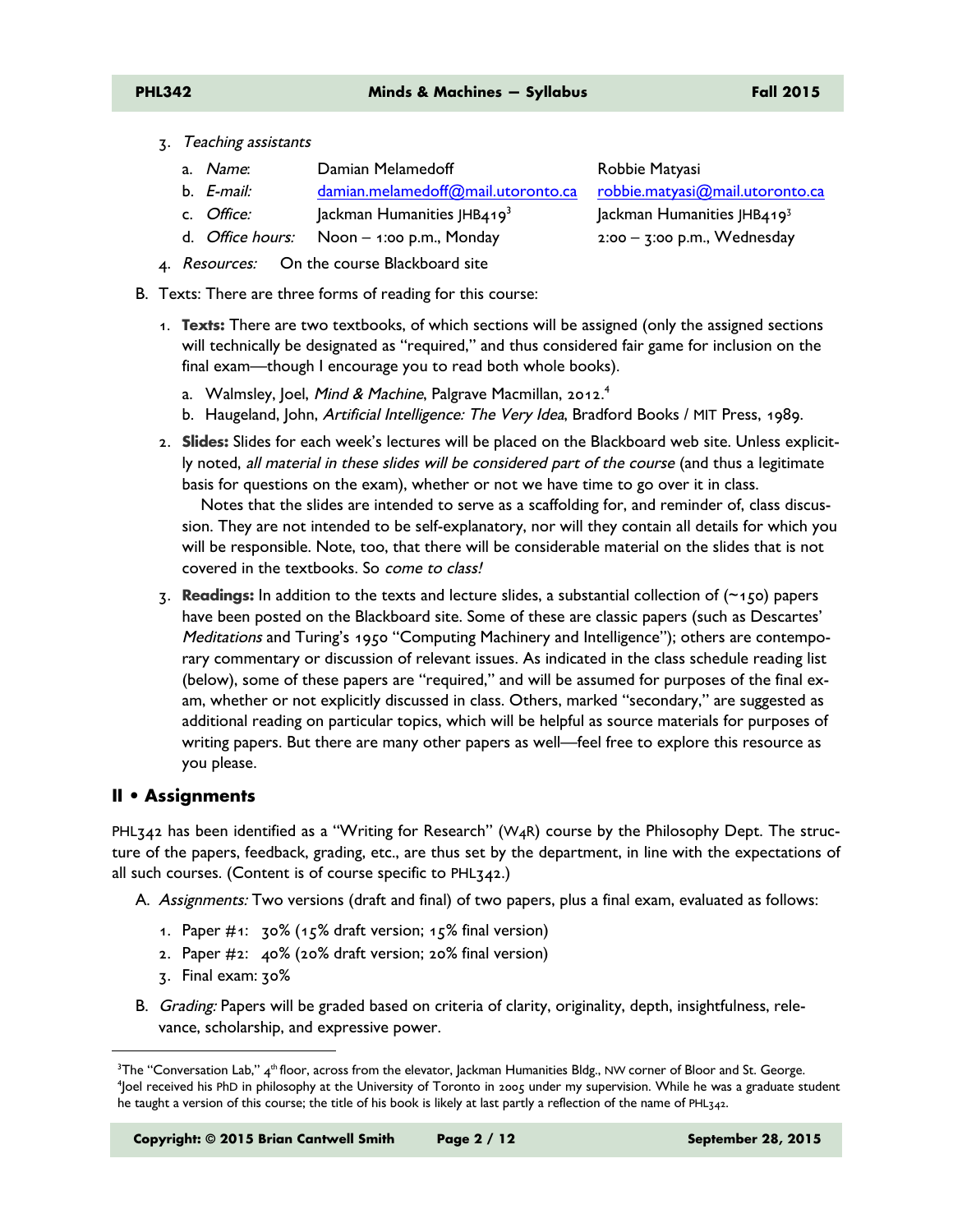- 1. Draft: The draft version of each paper will be graded, annotated, and commented upon by the instructor and TAs. Comments on draft versions must be taken seriously in writing the final version.
- 2. Final: Grading of the final version of each paper will be based on a combination of 3 aspects, leading to a net score from o–20.
	- a. 10 points: The extent to which the student has addressed the issues raised in comments on the draft version (scored from o–10 points);
	- b. 5 points: The degree to which the final version is improved from the draft version; and
	- c. 5 points: The final version's absolute quality.

Keep in mind that the final version of a less than excellent but still acceptable draft version (say, one that receives a B) could receive a substantially *lower* grade than the draft, even if it is better overall, if it does not address (a) or (b), above.

C. Dates: Due dates for the draft and final versions of each paper are as follows:

| 1. Topics announced<br>2. Draft version due<br>3. Draft version returned<br>4. Final version due<br>5. Final version returned<br>8. Nov 5 (Thu)<br>14 days<br>4. Final version returned<br>8. Nov 19 (Thu)<br>14 days | Nov 5 (Thu)<br>Nov 19 (Thu)<br>Dec 1 (Tue)<br>Dec 8 (Tue) <sup>5</sup> – 7 days<br>7 days<br>Later in Dec |
|-----------------------------------------------------------------------------------------------------------------------------------------------------------------------------------------------------------------------|-----------------------------------------------------------------------------------------------------------|

Papers (both versions) must be submitted on the Blackboard course site, by 11:59 p.m. on the due date.<sup>6</sup>

- D. Anonymity: Papers in PHL342 will be graded anonymously. When you submit your drafts and final versions to Blackboard, therefore, please do not put your name anywhere on the paper. Instead, use only your Student id.
- E. Submission requirements: All assignments must be submitted according to the following requirements:
	- 1. File format: .docx (preferred), .doc, .pdf, .rtf, or .txt
	- 2. One-and-a-half or double spaced
	- $\overline{3}$ . Minimum 1.5" (4 cm) margins on all 4 sides
	- 4. 12 point serif font (please: no heroics with fancy kerning)
	- 5. Student ID (not name!) in the upper right corner of every page (no credit given for unidentified pages)
	- 6. Citations in either
		- a. Chicago "Notes & Bibliography" format (used by the American Philosophical Association [APA])<sup>7</sup>
		- b. Modern Language Association (MLA)<sup>8</sup>

-

**Copyright: © 2015 Brian Cantwell Smith Page 3 / 12 September 28, 2015** 

<sup>&</sup>lt;sup>5</sup>The last day of classes

<sup>6</sup> Blackboard is unable to record "12:00 p.m." as a time. If work is submitted later than 11:59 p.m., Blackboard will stamp it as having been submitted at 00:00 a.m. on the next day. Forewarned is forearmed!

<sup>&</sup>lt;sup>7</sup>http://www.chicagomanualofstyle.org/tools\_citationguide.html 8 See either of:

http://library.concordia.ca/help/howto/mla.php http://www.library.cornell.edu/resrch/citmanage/mla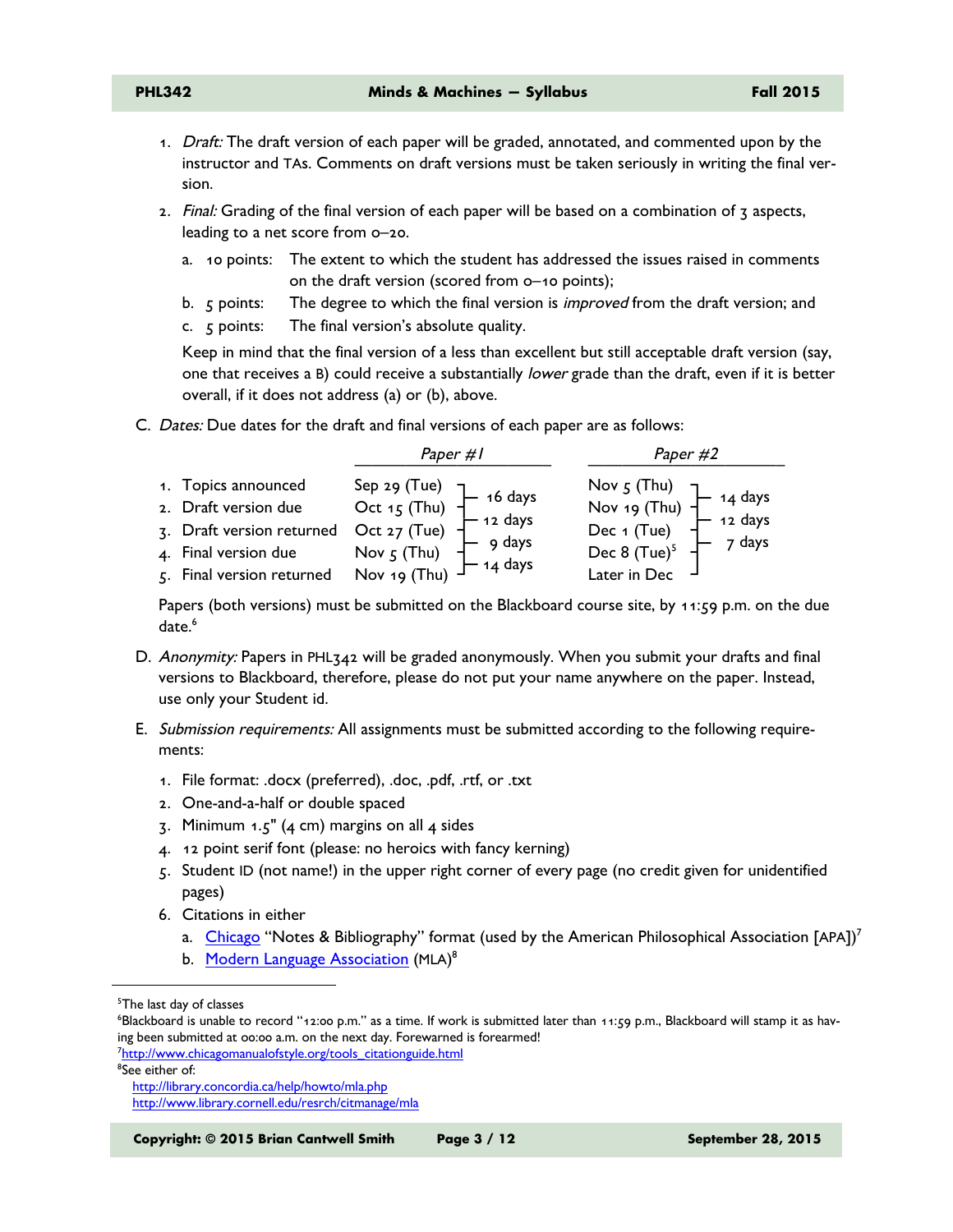- 7. Plagiarism: Please familiarize yourself with this <u>site</u><sup>9</sup> and U.of.T's <u>policy</u><sup>10</sup> about academic conduct.<sup>11</sup>
- F. Late assignments: Students are expected to turn in all assignments by the specified deadlines. Late assignments will not be accepted without penalty unless:
	- 1. Prior arrangements have been made with one of the two TAs for a specific later specific submission date; and
	- 2. Written medical documentation is provided at the time the assignment is submitted.

(Damian and Robbie put in a tremendous amount of work reading and providing feedback. They respect your efforts. Please respect their time as well.)

If papers are received late, without the foregoing conditions having been met:

- 1. 10% of the grade that the paper would have received, had it not been late, will be deducted per day that it is late. Example: if the draft version of paper  $\#$ 1 is submitted on Oct 19 (4 days after the due date of Oct. 15), and it would otherwise have received a grade of 78 (B+), then it will be given a grade of 47, which is  $78 - 4(78.10\%)$  Note that 47 is a failing grade (FZ)—it is not even a D–. So it is of the utmost importance that papers be submitted on time.
- 3. No promise made about when late papers will be returned, but we will attempt to return late papers in no more than two weeks after they are received. If the late submission is a draft version, then the final version will considered to be due not before one week after the draft version has been returned.
- G. Writing: Please familiarize yourself with the resources available at the U.of.T writing support web <mark>site</mark>.'<sup>2</sup> There are also a great many ''guidelines for writing philosophy papers'' available online, including (a random selection):
	- 1. http://philosophy.fas.harvard.edu/files/phildept/files/brief\_guide\_to\_writing\_philosophy\_paper.pdf
	- 2. http://philosophy.fas.harvard.edu/files/phildept/files/guide\_to\_philosophical\_writing.pdf
	- 3. http://www.csus.edu/phil/req/writing.htm
	- 4. http://www.sfu.ca/philosophy/resources/writing.html
- H. Writing Tips: In addition to the above, I have made available (on the Blackboard site) an idiosyncratic set of "Writing Tips," to keep in mind while preparing your papers.
- I. Resources: Some online resources that may be useful:
	- 1. Stanford Encyclopedia of Philosophy<sup>13</sup> ("From its inception, the SEP was designed so that each entry is maintained and kept up to date by an expert or group of experts in the field. All entries and substantive updates are refereed by the members of a distinguished Editorial Board before they are made public.")
	- 2. Routledge Encyclopedia of Philosophy<sup>14</sup> ("Comprehensive resource. Articles from all continents, all periods and cultures.")

-

**Copyright: © 2015 Brian Cantwell Smith Page 4 / 12 September 28, 2015** 

<sup>&</sup>lt;sup>9</sup>http://www.writing.utoronto.ca/advice/using-sources/how-not-to-plagiarize <sup>10</sup>http://www.governingcouncil.utoronto.ca/policies/behaveac.htm

<sup>&</sup>lt;sup>11</sup>See also §III.C, below.<br><sup>12</sup> http://www.writing.utoronto.ca/

<sup>13</sup> http://plato.stanford.edu/contents.html

<sup>14</sup> http://resource.library.utoronto.ca/a-z/more\_info.cfm?id=5220 NB: this link currently seems to work only on Windows machines. We are investigating whether U.of.T access is available for Mac users. The syllabus will be updated when we learn more.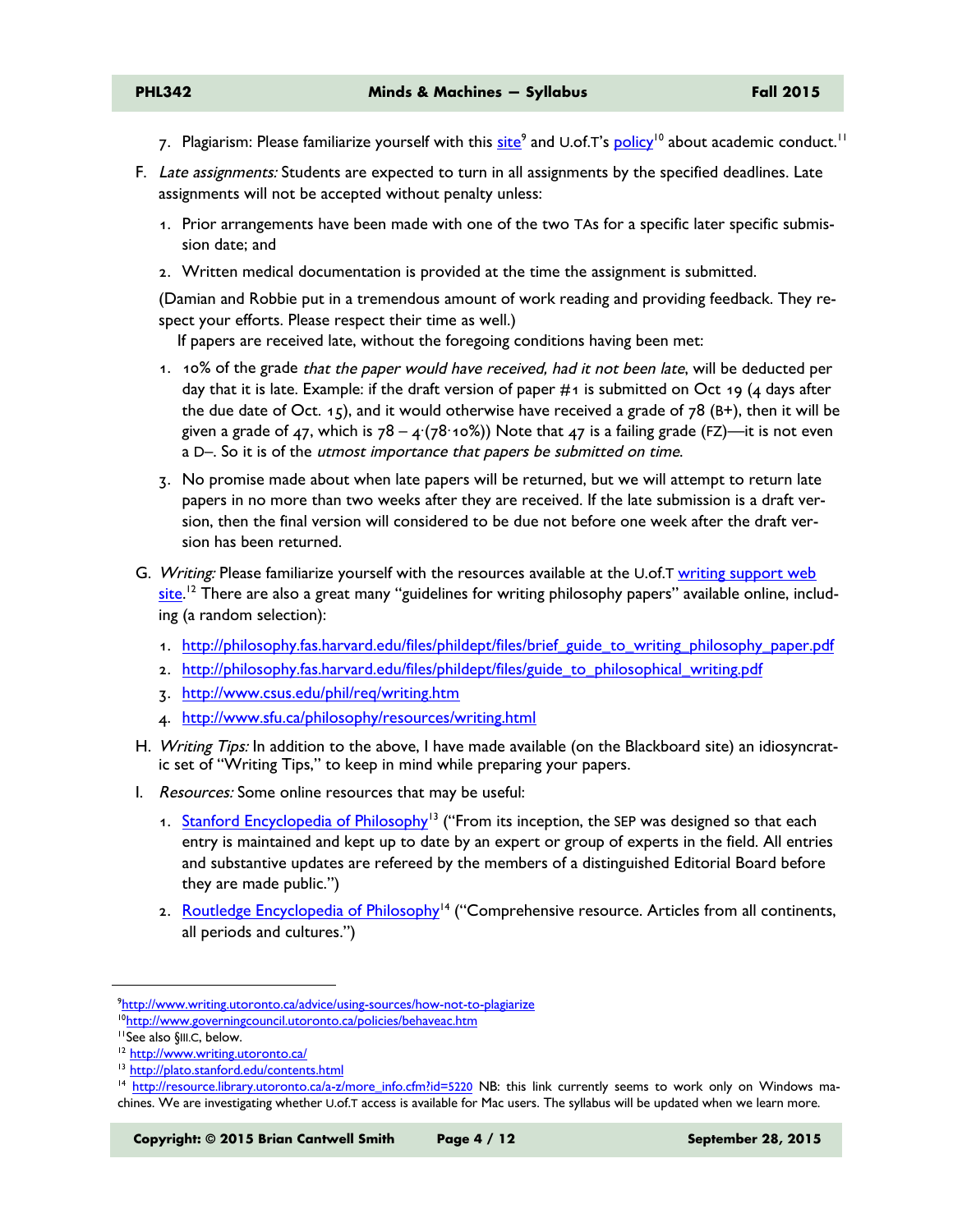3. Internet Encyclopedia of Philosophy15 ("Most of the articles in The Internet Encyclopedia of Philosophy are original contributions by specialized philosophers around the Internet.")

## **III • Practical Stuff**

- A. Communication policy: Except in unusual circumstances, please do not email questions about the course to the instructor or TAs. If you have a question, there is a very good chance that others in the class will have the same question—or at least will benefit from the answer. Please therefore post all questions to Blackboard (in the fora on the "Discussion Board") so that everyone in the class can benefit from your questions and from our answers. Questions posted to Blackboard will normally be answered within 24 hours (except on weekends and during reading week).
- B. Withdrawal: Nov. 8, 2015 is the fall semester "drop date": the final date that a student may cancel their enrolment in PHL342 without academic penalty. Dropping the course after this date is not allowed.
- C. Academic integrity: The essence of academic life revolves around respect not only for the ideas of others, but also their rights to those ideas and their promulgation. It is therefore essential that all of us engaged in the life of the mind take the utmost care that the ideas and expressions of ideas of other people always be appropriately handled, and, where necessary, cited. For writing assignments, when ideas or materials of others are used, they must be cited. Such attention to ideas and acknowledgment of their sources is central not only to academic life, but life in general.

Use of material by others without proper citation—called **plagiarism**—is absolutely forbidden, and considered to be a very grave academic offence. Note that *neither the instructor nor either TA* has any discretion whatsoever in dealing with cases of plagiarism. All cases must be reported. This is a very strict U.of.T rule, to which we, as instructors, are bound. In particular, we are explicitly forbidden from "deciding charitably to let a confused or repentant student off," no matter how much we might otherwise be tempted.

Please acquaint yourself with U.of.T's <u>Code of Behaviour on Academic Matters.</u> <sup>16</sup>

Note that citation is critical whether or not the cited passage or idea has been published. If you rely on an idea suggested by someone else (including another classmate, even at a coffee house or pub), make sure to cite the person and to give them full and appropriate credit (e.g.: Ebenezer Le Page, personal communication, Feb 30, 2015).

D. Collaboration: There is considerable wisdom in the maxim that you can only learn to "do" philosophy by engaging in philosophical discussion and debate. You are strongly lencouraged to talk with your classmates about your ideas, your plans for your paper, you hypotheses and claims, your writing intentions, etc.

Needless to say, all writing should be your own, and you must give credit to others when credit is due. Do, however, get together for a coffee (or other libation); organize informal discussion groups; go over the readings with your friends, and so on. In particular: don't horde your ideas as if they were classified information. The space of philosophical views on issues of minds and machines is almost wholly explored. I guarantee that you are not going to discover a "secret," and that you are extraordinarily unlikely to come up with an argument that no one has thought of, or a criticism that has never before been lodged. Rather, the aim of the course is to let you season yourself in the topics, notions, ideas, theses, etc., that bear on these issues, and to develop your own complex,

-

**Copyright: © 2015 Brian Cantwell Smith Page 5 / 12 September 28, 2015** 

<sup>15</sup> http://www.iep.utm.edu/

<sup>16</sup> http://www.governingcouncil.utoronto.ca/policies/behaveac.htm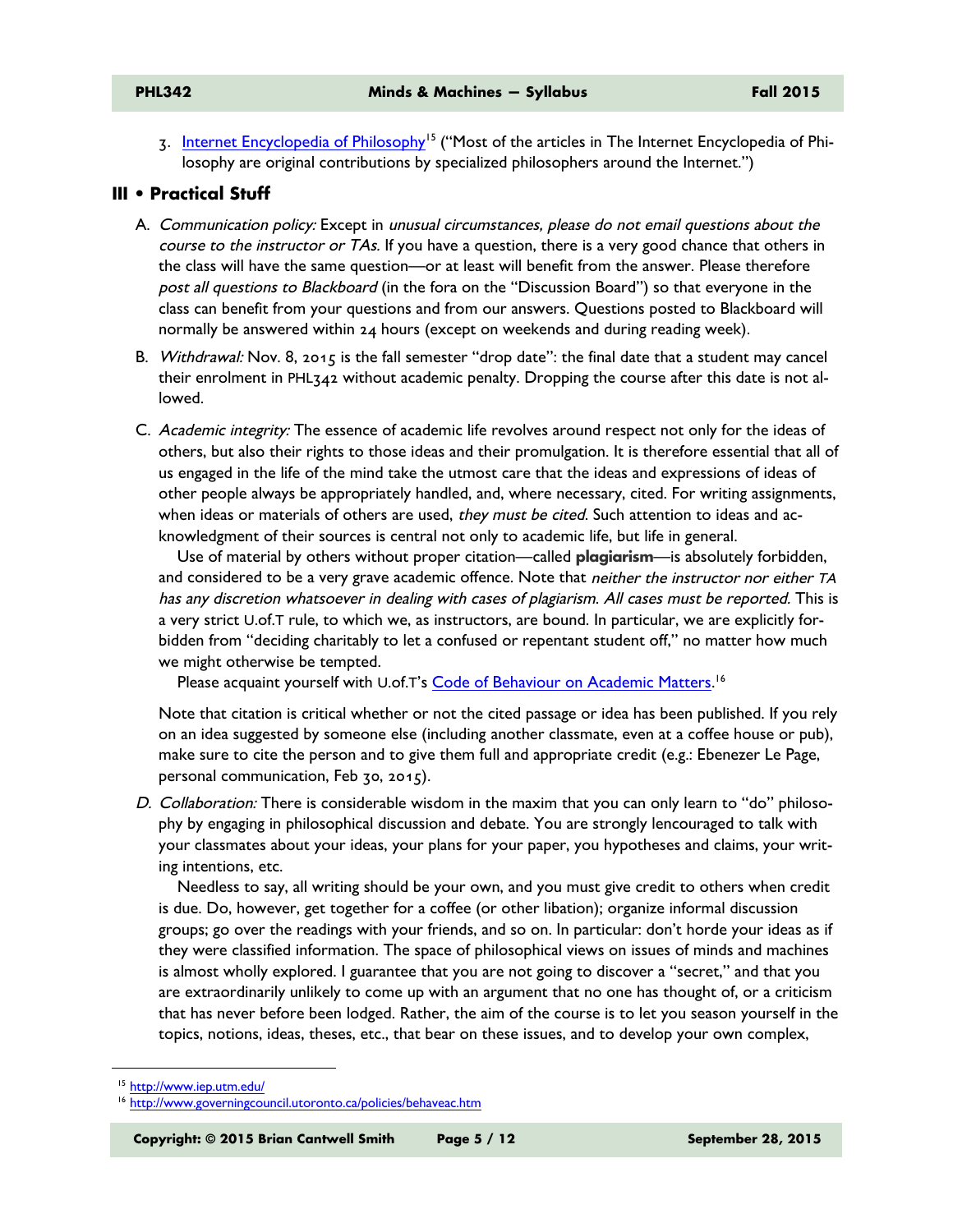comprehensive, critical abilities.

Wisdom, especially philosophical wisdom, is not something that can be achieved in solitude.

E. Students with a disability or diverse learning styles: Students with diverse learning styles and needs are welcome in this course. If you have a disability or health consideration that may require accommodations, please approach your tutorial instructor and/or the Accessibility Services Office<sup>17</sup> as soon as possible. The Accessibility Services staff are available by appointment to assess specific needs, provide referrals and arrange appropriate accommodations. The sooner you let them and us know about your needs, the more quickly we can assist you in achieving your learning goals in this course.

-

<sup>17</sup>http://www.accessibility.utoronto.ca/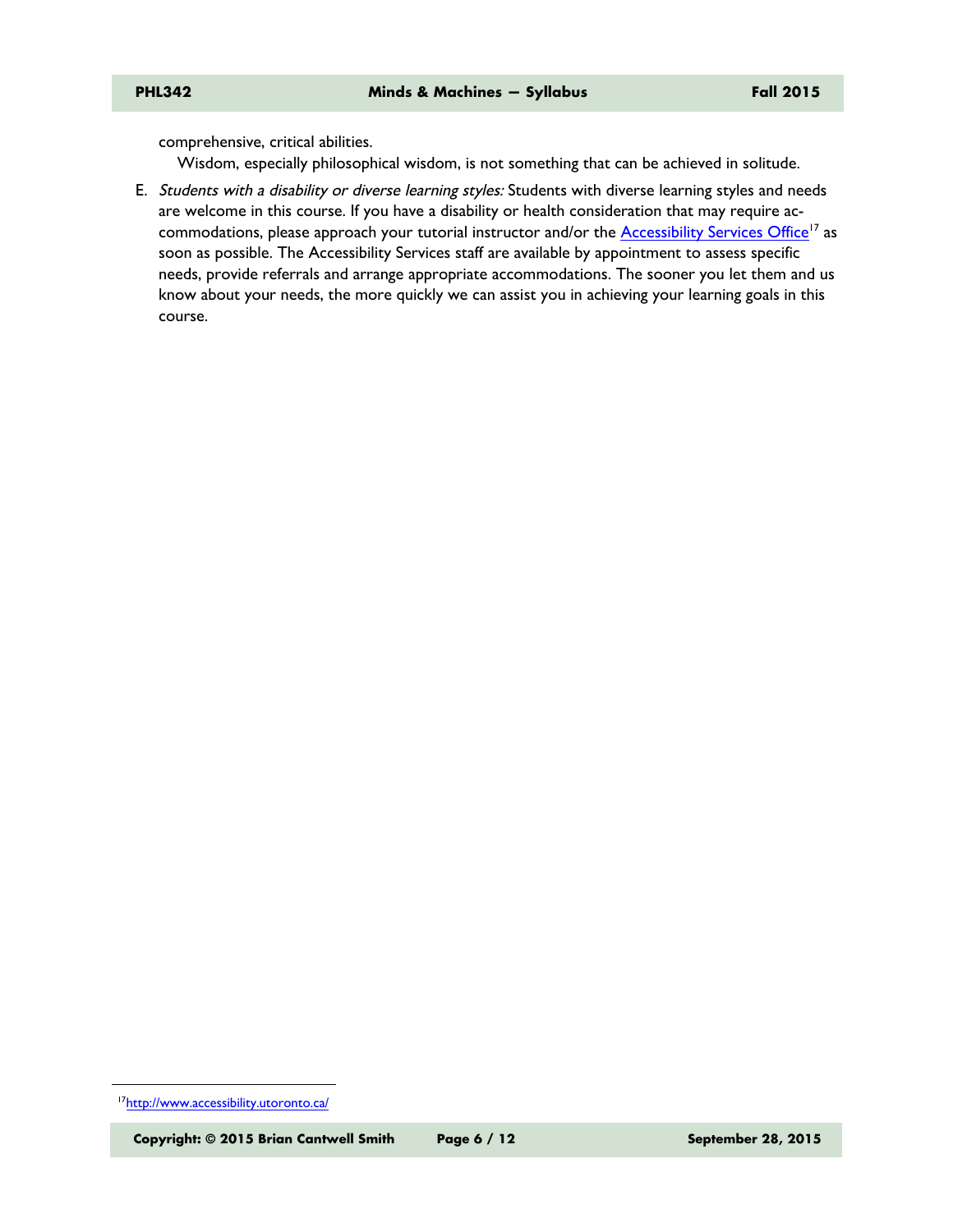## **Class Schedule**

|                | <b>Week/Date Section</b> |                                             | <b>Topic</b>                           | <b>Required Readings</b>                                                            | Paper #1                             | Paper #2                  |
|----------------|--------------------------|---------------------------------------------|----------------------------------------|-------------------------------------------------------------------------------------|--------------------------------------|---------------------------|
|                | Sep $15$                 | Intro                                       | $-$ no Class $-$                       |                                                                                     |                                      |                           |
| 1              | Sep $17$                 |                                             | Introduction                           |                                                                                     |                                      |                           |
| $\overline{a}$ | Sep 22                   |                                             | Mark of the Mental                     | AIVI: Intro & Ch. 1                                                                 |                                      |                           |
|                | Sep $24$                 |                                             | The Representational<br>Theory of Mind | M&M: Intro & Ch. 1                                                                  |                                      |                           |
| 3              | Sep 29                   |                                             | Cartesian Legacy                       | <b>Descartes: Meditations</b><br>(esp. II & VI)                                     | Topic<br>announced                   |                           |
|                | Oct 1                    |                                             | Formal Representation<br>and Logic     | AIVI: Ch. 2                                                                         |                                      |                           |
| 4              | Oct 6                    |                                             | Digitality                             | M&M: Ch. 2                                                                          |                                      |                           |
|                | Oct 8                    |                                             | <b>GOFAI</b>                           | AIVI: Ch. 3<br>M&M: Ch. 3                                                           |                                      |                           |
| 5              | Oct 13                   |                                             | Reasoning                              |                                                                                     |                                      |                           |
|                | Oct 15                   | $=$                                         | Eliza, Parry, Racter                   |                                                                                     | Draft due                            |                           |
| 6              | Oct 20                   | <b>Classical Model</b>                      | Turing and the<br><b>Turing Test</b>   | Turing: Computing<br>Machinery & Intelligence                                       |                                      |                           |
|                | Oct22                    |                                             | Chinese Room                           | Searle: Minds, Brains,<br>& Programs                                                |                                      |                           |
| 7              | Oct 27                   |                                             | Dreyfus & Critique                     | AIVI: Ch. 6; Dreyfus: From Micro-<br>Worlds to Knowledge Rep:: AI at an<br>Impasse" | Draft<br>returned                    |                           |
|                | Oct 29                   |                                             | Mental Architecture                    |                                                                                     |                                      |                           |
| 8              | Nov <sub>3</sub>         |                                             | Connectionism and Neural               |                                                                                     |                                      |                           |
|                | Nov <sub>5</sub>         |                                             | <b>Networks</b>                        | M&M: Ch. 4 & 5                                                                      | Final due                            | <b>Topic</b><br>announced |
|                | Nov 10                   |                                             |                                        | <b>Fall Break</b>                                                                   |                                      |                           |
| 9              | Nov 12                   | <b>Alterative Architectures</b><br>$\equiv$ |                                        |                                                                                     |                                      |                           |
| 10             | Nov $17$                 |                                             | <b>Dynamical Systems</b>               | M&M: Ch. 6                                                                          |                                      |                           |
|                |                          | Nov 19                                      |                                        |                                                                                     | Brooks: Intelligence w/out Represen- | Final<br>returned         |
| 11             | Nov 24                   |                                             | <b>Embodied Robotics</b>               | tation                                                                              |                                      |                           |
|                | Nov 26                   |                                             | <b>Extended Mind</b>                   | Clark & Chalmers, Extended Mind                                                     |                                      |                           |
| $12$           | Dec 1                    | <b>Issues</b><br>$\geq$                     | Implementation                         | M&M: Ch. 7                                                                          |                                      | Draft<br>returned         |
|                | Dec $3$                  |                                             | Consciousness                          | Nagel: What is it Like to be a Bat?                                                 |                                      |                           |
| 13             | Dec 8                    |                                             | The Singularity                        | Chalmers: The Singularity                                                           |                                      | Final due                 |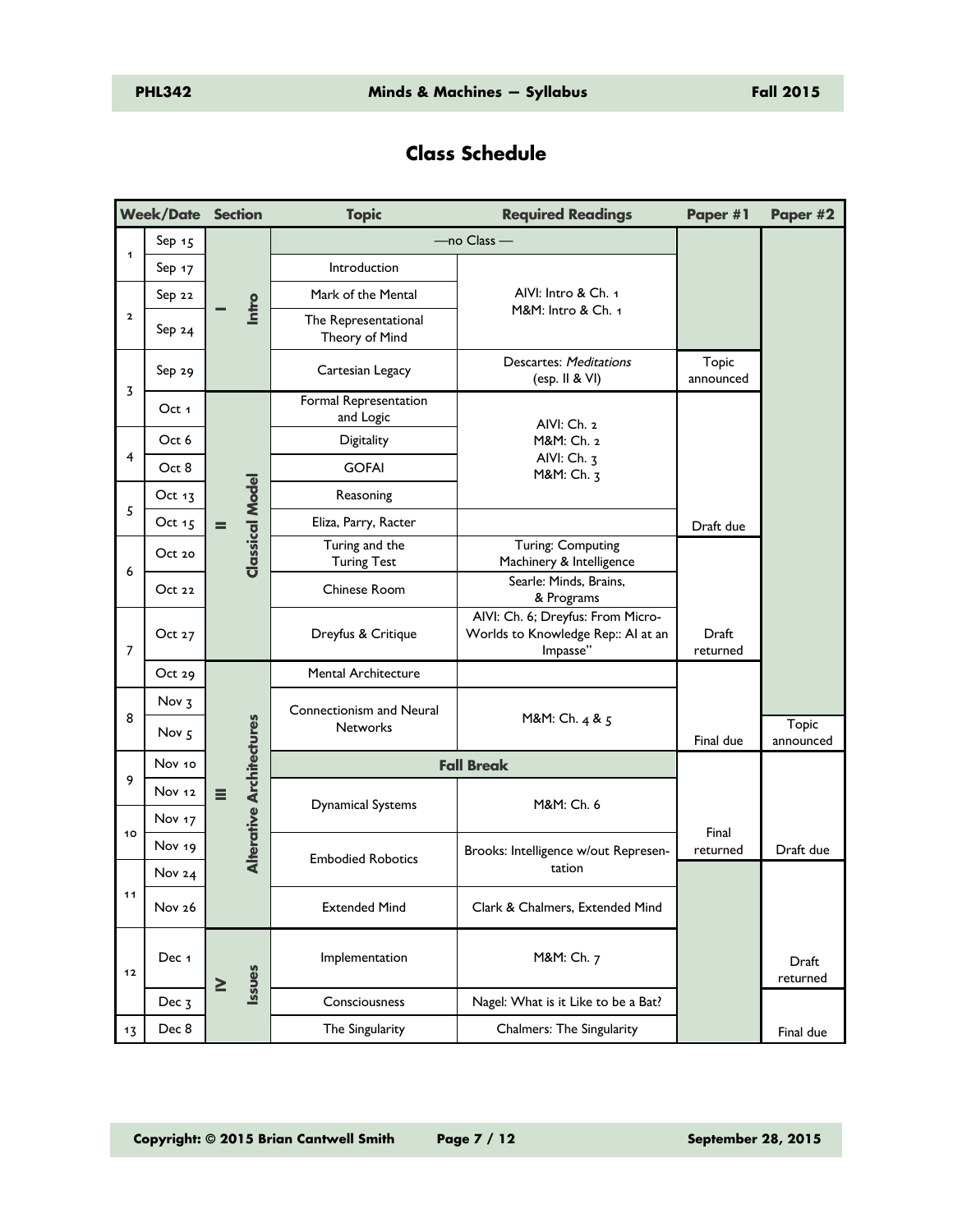## **IV • Readings**

This section identifies "required" and "secondary" readings for each week's classes.

Note: I am reluctant to make this distinction, since I believe it is important for each student to determine for themselves what they need to read in order to develop a sufficient mastery of a topic to follow what is discussed in class, and to write a good paper. Practicality requires some guidance, however; and it is reasonable to ask what will be assumed for the final exam. Works marked 'required' should be read before the classes for which they are assigned; in addition, questions on them will be deemed appropriate for the exam, whether or not we have talked about them explicitly in class. Works marked 'secondary' are suggested readings that you may want to explore—to follow up on interests, or for purposes of your paper.

Two textbooks are required; they are available at the U.of.T Book Store:<sup>18</sup>

- 1. M&M: Walmsley, Joel, Mind & Machine, Palgrave Macmillan, 2012.
- 2. AIVI: Haugeland, John, Artificial Intelligence: The Very Idea, Bradford Books / MIT Press, 1989.

All other readings are available on the Blackboard site.

#### **September 17 & 22**

#### **I · Introduction**

- 1. The Mark of the Mental and Representational Theory of Mind
	- a. Required
		- i. AIVI: Introduction and Chapter 1
		- ii. M&M: Introduction and Chapter 1
	- b. Secondary
		- i. Block, Ned, "Psychologism and Behaviorism," Philosophical Review, vol. 90: 5–43, 1981
		- ii. Dennett, Daniel C., "Artificial Intelligence as Philosophy and as Psychology," ch. 7 of Brainstorms. MIT Press. 1981.

#### **September 29**

- 3. The Cartesian Legacy
	- a. Required
		- i. Descartes, Rene, *Meditations*,<sup>19</sup> especially meditations II & VI.

#### **October 2 – 13**

-

#### **II · The Classical Model**

- 1. Formal Representation and Logic, Digitality, GOFAI (Good Old Fashioned Artificial Intelligence), and Reasoning
	- b. Required

<sup>&</sup>lt;sup>18</sup>http://www.uoftbookstore.com, Koffler Student Centre, 214 College Street, Toronto, ON M<sub>5</sub>T 3A1; 416.640.7900. <sup>19</sup>The Jonathan Bennett translation is available under "readings" on the Blackboard site; it is also available online at: http://www.earlymoderntexts.com/assets/pdfs/descartes1641.pdf

The John Veitch translation is available online at http://www.wright.edu/cola/descartes/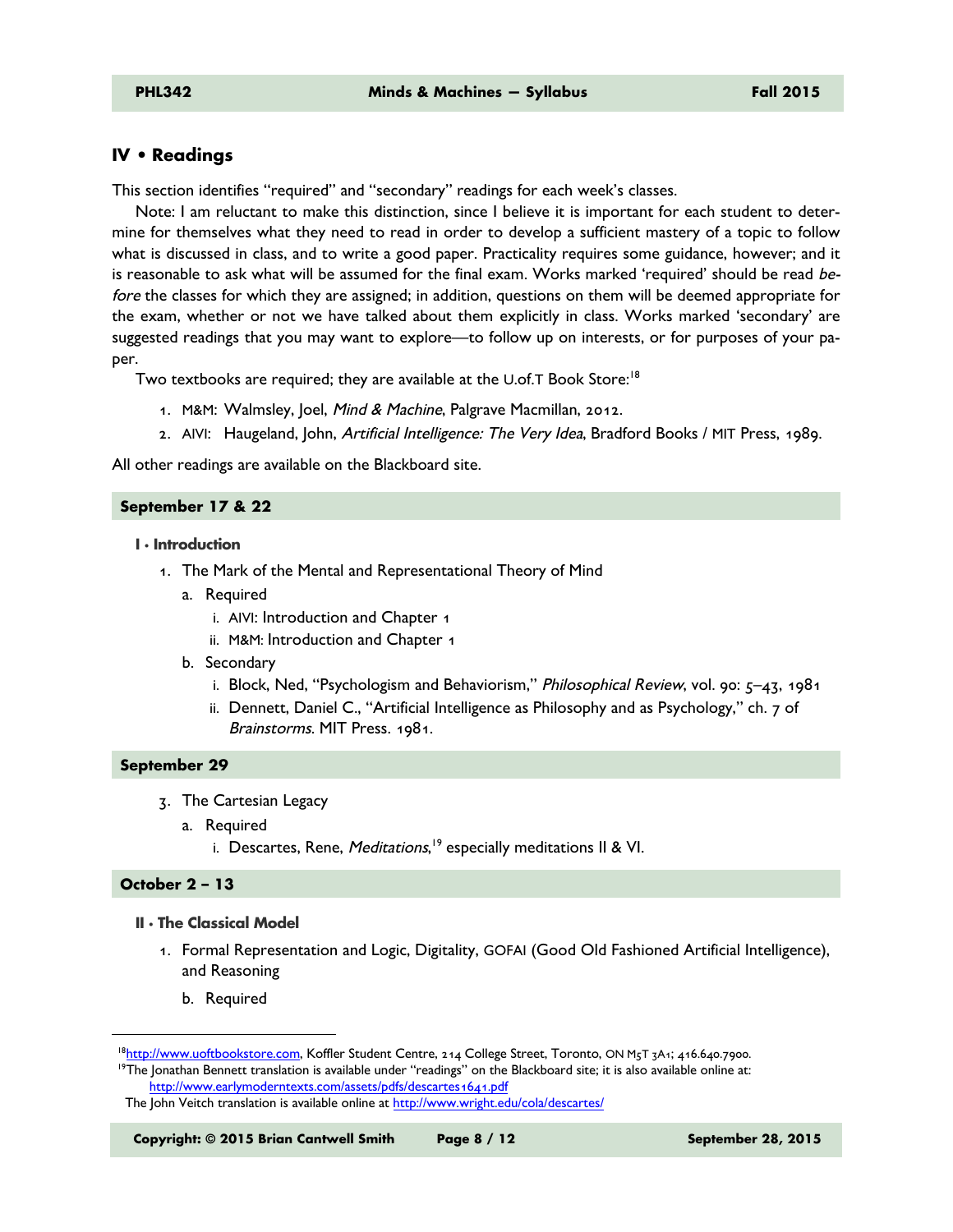- i. AIVI: Chapter 2
- ii. M&M: Chapter 2
- c. Secondary
	- i. Haugeland, John, "Semantic Engines: An Introduction to Mind Design," from John Haugeland, ed., Mind Design (1st edition), MIT Press, Cambridge, MA, 1981.
	- ii. Newell, Allen & Simon, Herbert A., "Computer Science as Empirical Inquiry: Symbols and Search," Communications of the ACM, **19**:3, 113–126, 1976.
	- iii. Clark, Andy, Mindware: An Introduction to the Philosophy of Cognitive Science, Oxford Univ Press, 2000.
	- iv. Fodor, Jerry A., "Special Sciences (Or: The Disunity of Science as a Working Hypothesis)," Synthese **28**, 97–115, 1974.
	- v. Friedland, Noah S, Allen, Paul G, Matthews, Gavin, and Witbrock, Michael, "Project Halo: Towards a Digital Aristotle," *AI Magazine;* ; 25: 4, 29–47, Winter 2004.
	- vi. Smith, Brian Cantwell, "The Semantics of Clocks," in James H. Fetzer, ed., Aspects of Artificial Intelligence, The Netherlands: Kluwer Academic Publishers, pp. 3–31.

#### **October 20**

- 4. Turing and the Turing Test
	- a. Required
		- i. M&M: Chapter 3
		- ii. Turing, Alan M., "Computing Machinery & Intelligence," Mind, LIX. 433-460, 1950
	- b. Secondary
		- i. French, Robert M., "Subcognition and the Limits of the Turing Test," Mind, 99: 393,  $53-$ 65. 1990.
		- ii. Shieber, Stuart M., The "Turing Test as Interactive Proof," Noûs, 41:4, 686–713. 2007.
		- iii. Oppy, Graham and Dowe, David, "The Turing Test," Stanford Encyclopedia of Philoso $phy<sup>20</sup>$
		- iv. Shieber, Stuart M., "Lessons from a Restricted Turing Test," Communications of the ACM, **37**:6, 70–78, 1994.

#### **October 22**

- 5. The Chinese Room
	- a. Required
		- i. Searle, John R., "Minds, Brains, and Programs" (without comments), Behavioral and Brain Sciences, **3**. 417–424, 1980.
	- b. Secondary
		- i. Comments on Searle, John R., "Minds, Brains, and Programs" (reference in I·B·1·b, above).

#### **October 27**

-

6. Dreyfus and Critique

**Copyright: © 2015 Brian Cantwell Smith Page 9 / 12 September 28, 2015** 

<sup>20</sup>Available online at: http://plato.stanford.edu/entries/turing-test/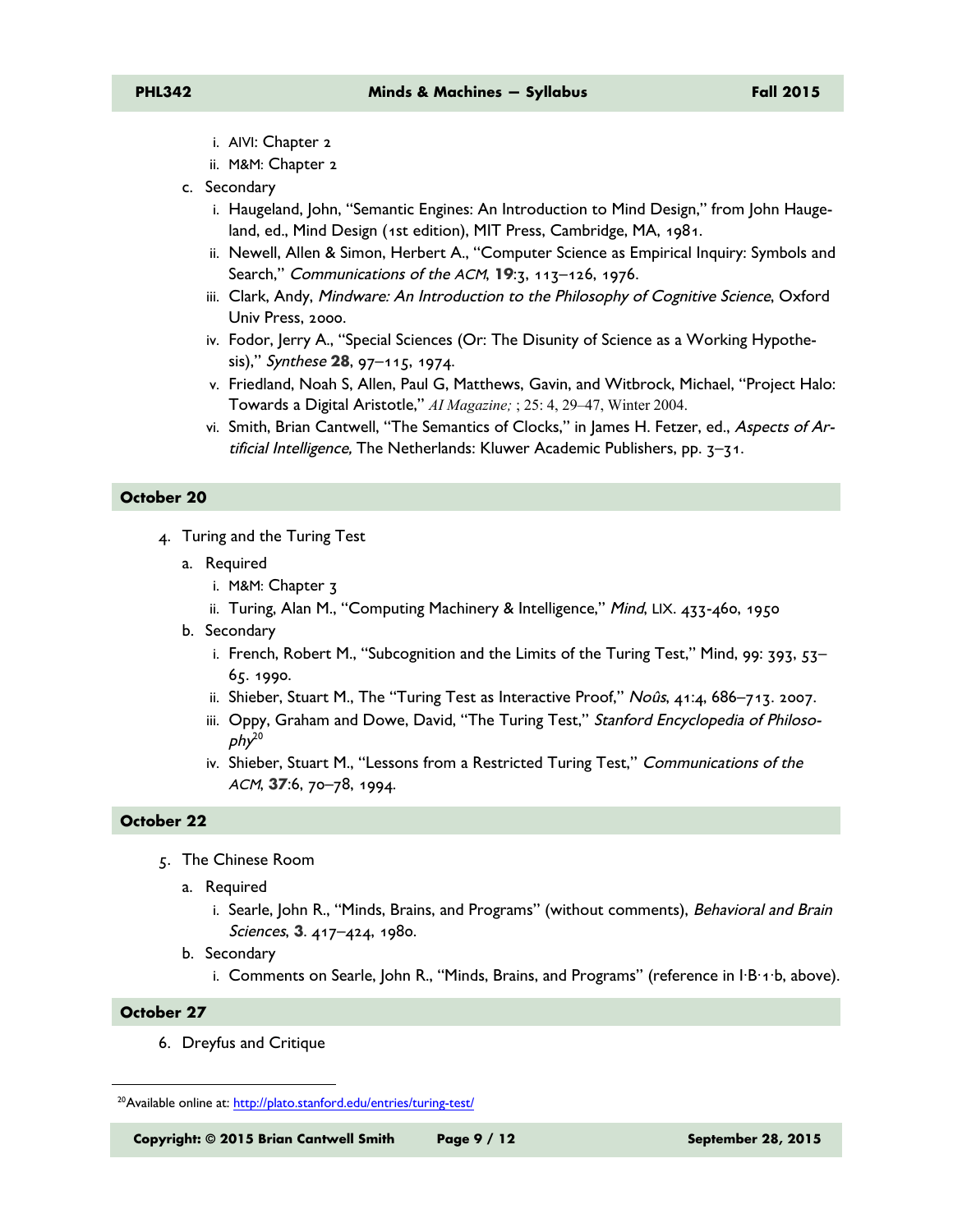- a. Required
	- i. AIVI: Chapter 6
	- ii. Dreyfus, Hubert L., "From Micro-Worlds to Knowledge Representation: AI at an Impasse," Ch. 6 of John Haugeland, ed., Mind Design, MIT Press, 1979.
- b. Secondary
	- i. Dreyfus, Hubert L., What Computers Can't Do (Parts I & II), MIT Press, 1972.
	- ii. Smith, Brian Cantwell, "The Owl and the Electric Encyclopedia," Artificial Intelligence, **47**, 251–288.
	- iii. Curtis, Jon, Gavin Matthews, and Baxter, David, "On the Effective Use of CYC in a Question Answering System," in Proceedings of the IJCAI Workshop on Knowledge and Reasoning for Answering Questions, 61–70, 2005.
	- iv. Dreyfus, Hubert L., "Why Heideggerian AI Failed and how Fixing it would Require making it more Heideggerian," Artificial Intelligence, Special Review Issue, **171**: 18, 1137-1160, 2007; and Philosophical Psychology **20**: 2, 247–268, 2007.
	- v. Lucas, J. R., "Minds, Machines and Gödel," Philosophy, **36**: 137, pp. 112-127, 1961.

#### **October 29**

## **III · Alternative Architectures**

1. Mental Architecture

#### **November 3 & 5**

- 2. Connectionism & Neural Networks
	- a. Required
		- i. M&M: Chapters  $4 \& 5$ .
	- b. Secondary
		- i. Rumelhart, David E., "The Architecture of Mind: A Connectionist Approach," Ch. 8 of John Haugeland, ed., Mind Design II: Philosophy, Psychology, and Artificial Intelligence, MIT Press, 1997.
		- ii. Fodor, Jerry A. & Pylyshyn, Zenon W., "Connectionism and Cognitive Architecture: A Critical Analysis," Cognition, 28: 1-2, 3–71, 1988.
		- iii. Churchland, Paul & Churchland, Patricia, "Could a Machine Think?" Scientific American,  $|an. 1990, 72-27.$
		- iv. Chalmers, David A., "Connectionism and compositionality: Why Fodor and Pylyshyn were wrong," Philosophical Psychology, Vol. 6, No. 3. pp. 305-319, 1993.

### **November 10 — Fall Break**

## **November 12 & 17**

- 3. Dynamical Systems
	- a. Required
		- i. M&M: Chapter 6
	- b. Secondary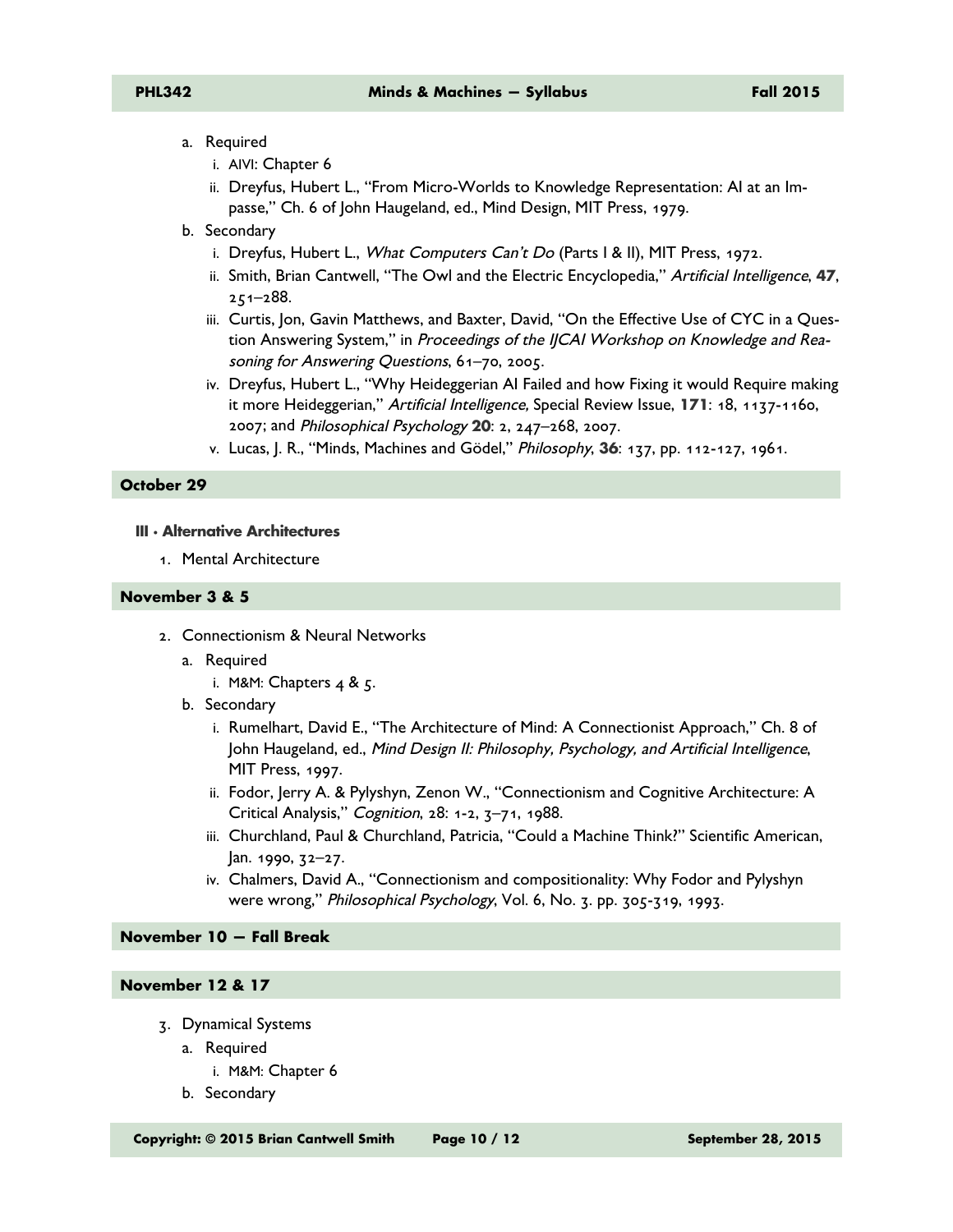- i. van Gelder, Tim, "Dynamics & Cognition," ch. 16 of John Haugeland, ed., Mind Design II: Philosophy, Psychology, and Artificial Intelligence, MIT Press, 1997.
- ii. van Gelder, Tim & Port, Robert, "It's About Time: An Overview of The Dynamical Approach to Cognition" Introduction to van Gelder, Tim & Port, Robert, Mind as Motion, MIT Press, 1995.
- iii. Mitchell, Melanie, "A Complex-Systems Perspective on the "Computation vs. Dynamics" Debate in Cognitive Science," in M. A. Gernsbacher and S. J. Derry, eds., Proceedings of the 20th Annual Conference of the Cognitive Science Society Cogsci98, 710-715, 1998.
- iv. van Gelder, Tim, "The Dynamical Hypothesis in Cognitive Science," Behavioral and Brain Sciences, **21**, 615–665, 1997.
- v. van Gelder, Tim, "Disentangling Dynamics, Computation, and Cognition," Behavioral and Brain Sciences, **21**, 654-661, 1998.

#### **November 19 & 24**

- 4. Embodied Robotics
	- a. Required
		- i. Brooks, Rodney A., "Intelligence without Representation," Artificial Intelligence **47**, 139– 159, 1991.
	- b. Secondary
		- i. Haugeland, John, "Mind Embodied & Embedded," ch. 9 of John Haugeland, ed., Mind Design.
		- ii. Brooks, Rodney A., "Intelligence without Reason," Proceedings of 12th Int. Joint Conf. on Artificial Intelligence, Sydney, Australia, pp. 569-595, 1991.

#### **November 26**

- 5. Extended Mind
	- a. Required
		- i. Clark, Andy & Chalmers, David, "The Extended Mind," Analysis **58**: 1, 7–19, 1998.

#### **December 1**

#### **IV · Open Issues**

1. Implementation

#### **December 3**

- 2. Consciousness
	- a. Required
		- i. Nagel, Thomas, "What is it Like to be a Bat?", The Philosophical Review, **83**: 4 (Oct., 1974), 435-450.
	- b. Secondary
		- i. Block. Ned, "On a Confusion about a Function of Consciousness," Behavioral and Brain Sciences **18** (2): 227-287. Also in The Nature of Consciousness, edited by Block. N., Flanagan. O., and Guzeldere. G., MIT Press, 1997